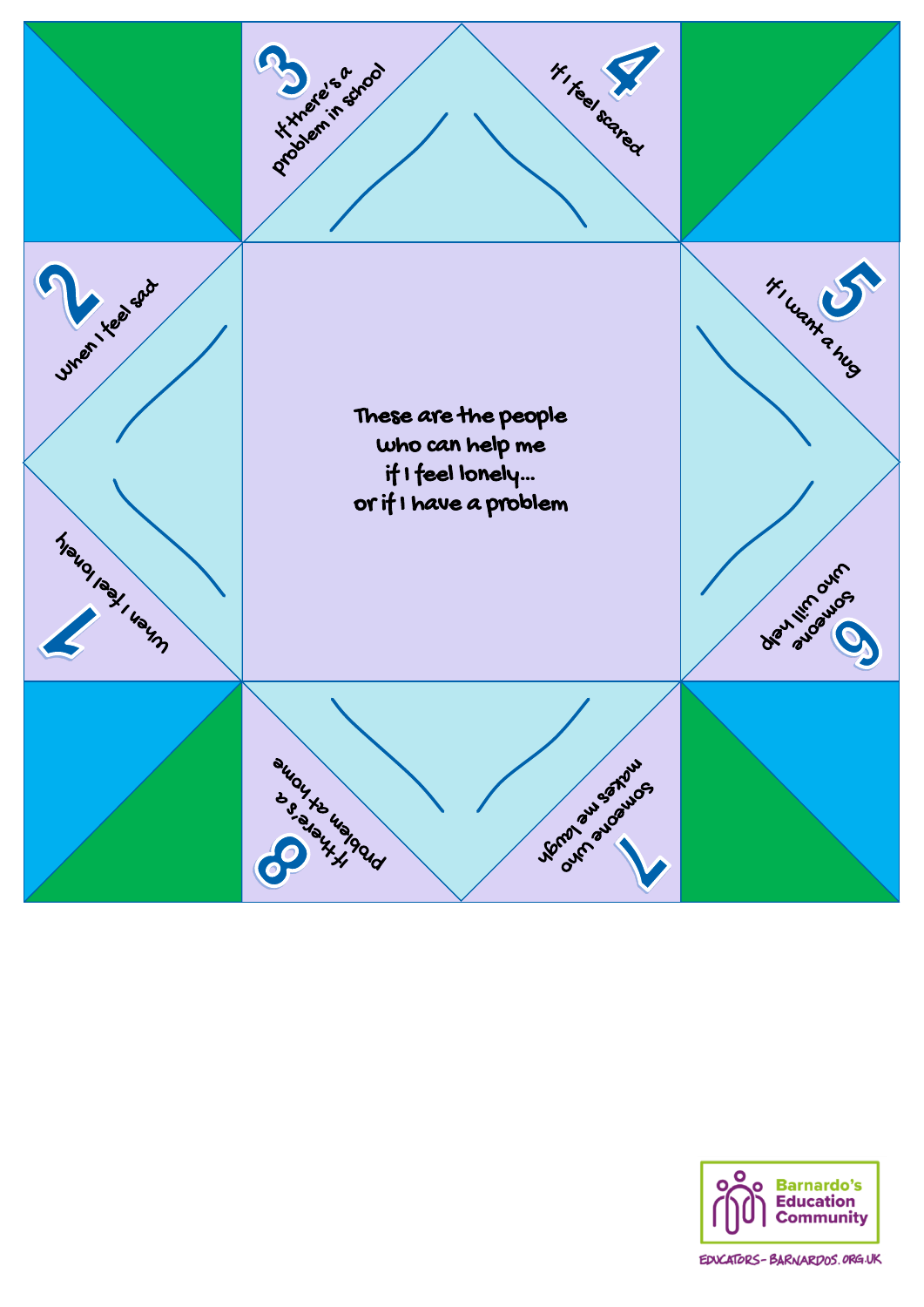



EDUCATORS-BARNARDOS. ORG.UK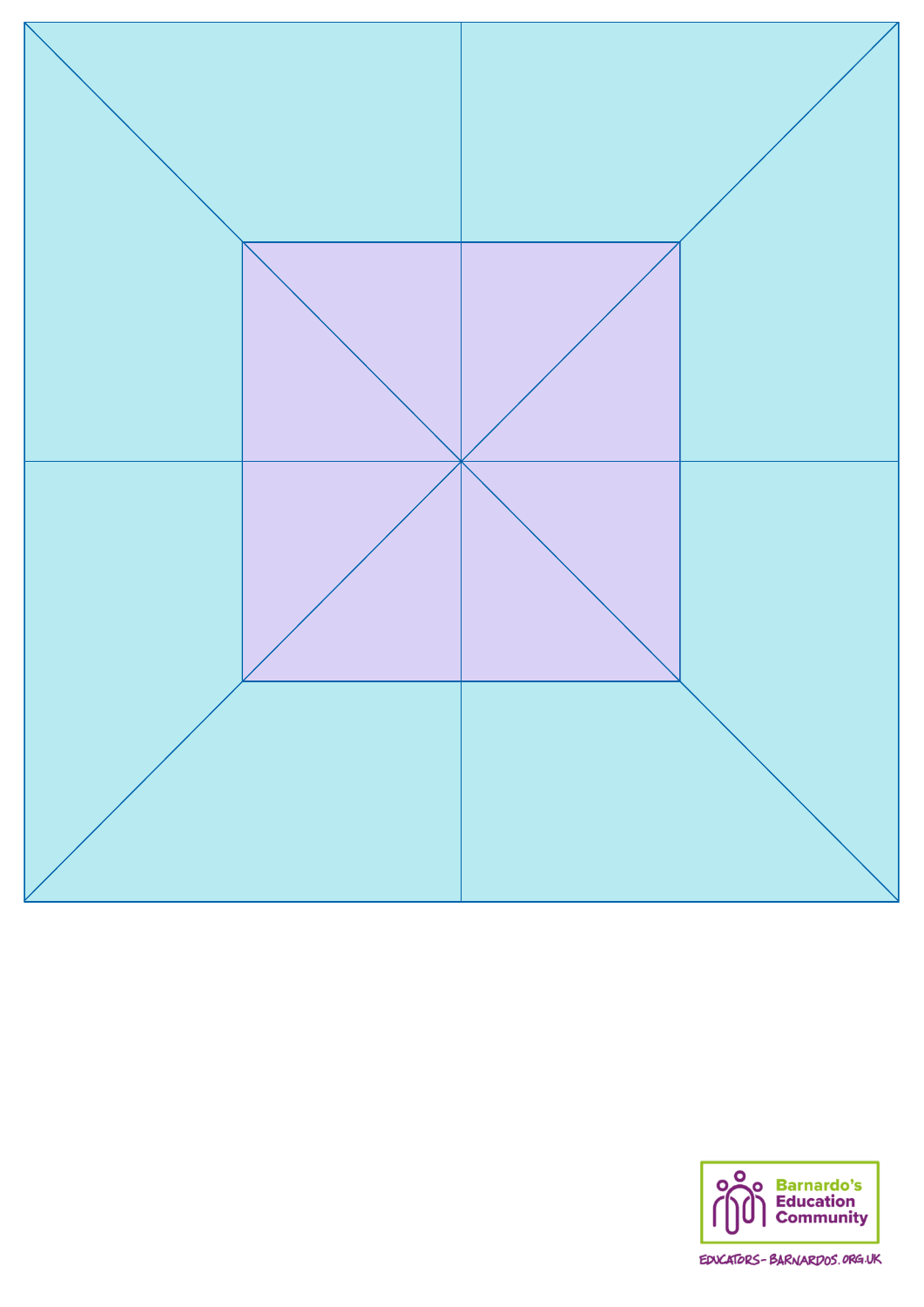

EDUCATORS-BARNARDOS. ORG. UK



When I feel lonely… I can go to



When I feel sad… I can go to



If there's a problem in school… I can go to



If I feel scared… I can go to



If I want a hug… I can go to



Someone who will help…





Someone who makes me laugh… is



If there's a problem at home… I can go to